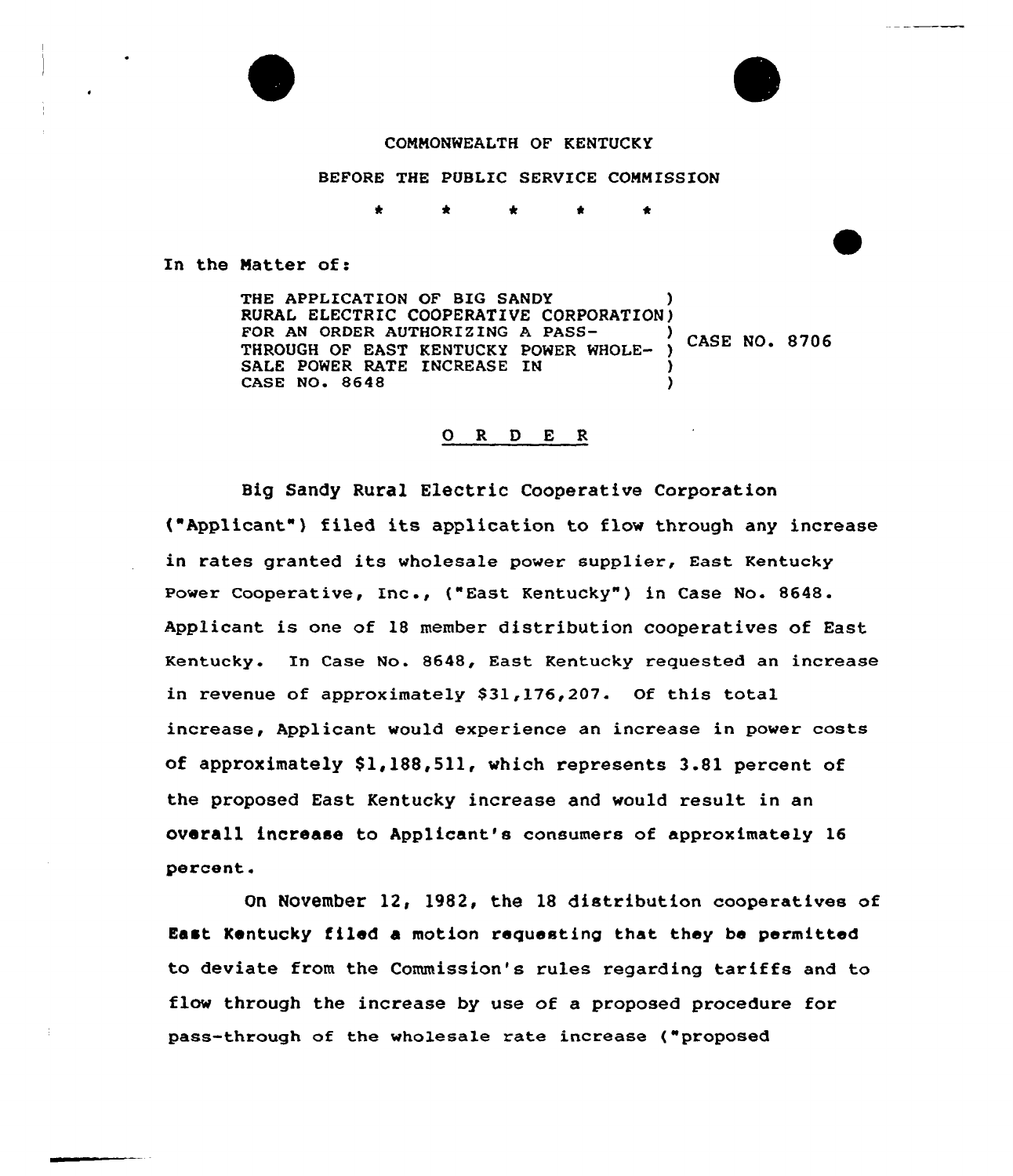procedure") In its Order of November 19, 1982, the Commission authorized Applicant to deviate from the rules on tariffs and approved the utilization of the proposed procedure.

The Commission, having considered the evidence of record and being advised, is of the opinion and finds that:

(l) The actual increase allowed Bast Kentucky in Case No. 8648 is \$18,849,182 which will result in an increase in power costs to Applicant of \$718,544.

(2) Applicant's financial condition would be materially impaired if it were not allowed to recover the increased wholesale power costs allowed in Case No. 8648.

(3) The revised rates and charges in Appendix <sup>A</sup> are designed to reflect only the increased power costs from East Kentucky allowed in the final Order in Case No. 8648.

(4) The flow-through of the wholesale power costs will not result in any additional net margin to Applicant.

IT IS THEREFORE ORDERED that Big Sandy Rural Electric Cooperative Corporation be and it hereby is authorized to flow through the increased power costs resulting from the rate increase granted its wholesale power supplier, East Kentucky Power Cooperative, Inc., in Case No. 8648.

IT IS FURTHER ORDERED that the rates in Appendix <sup>A</sup> shall be placed into effect on the effective date of the Bast Kentucky wholesale power increase.

IT IS FURTHER ORDERED that Big Sandy Rural Electric Cooperative Corporation shall, within 20 days from the date of this Order, file its revised tariff sheets setting out the rates and chargea approved herein.

 $-2-$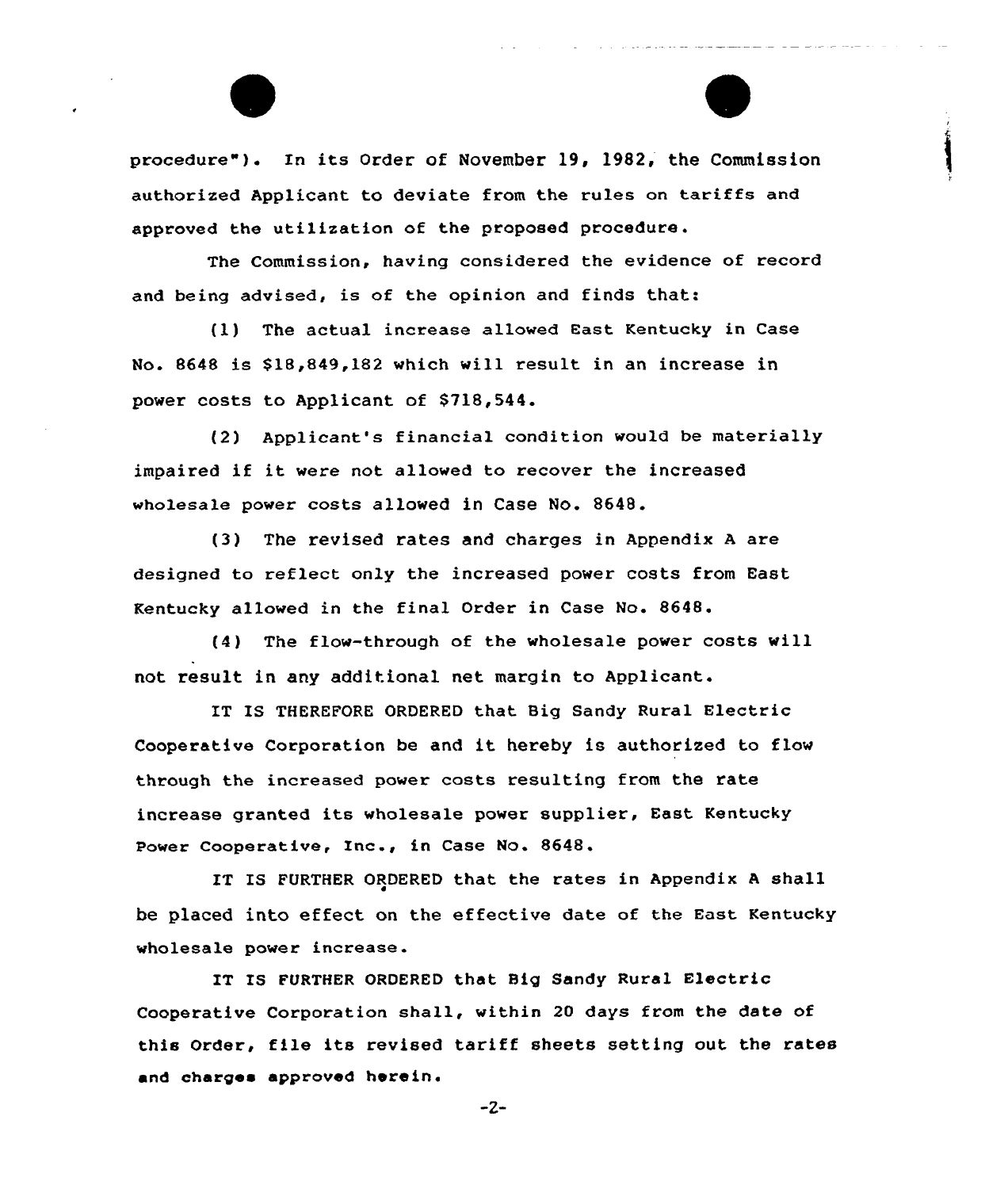

Done at Frankfort, Kentucky, this 1st day of April, l983. PUBLIC SERVICE COMMISSION

melle *s***Thairman** 

Vice Chairman /

wigan Commissi

ATTEST:

Secretary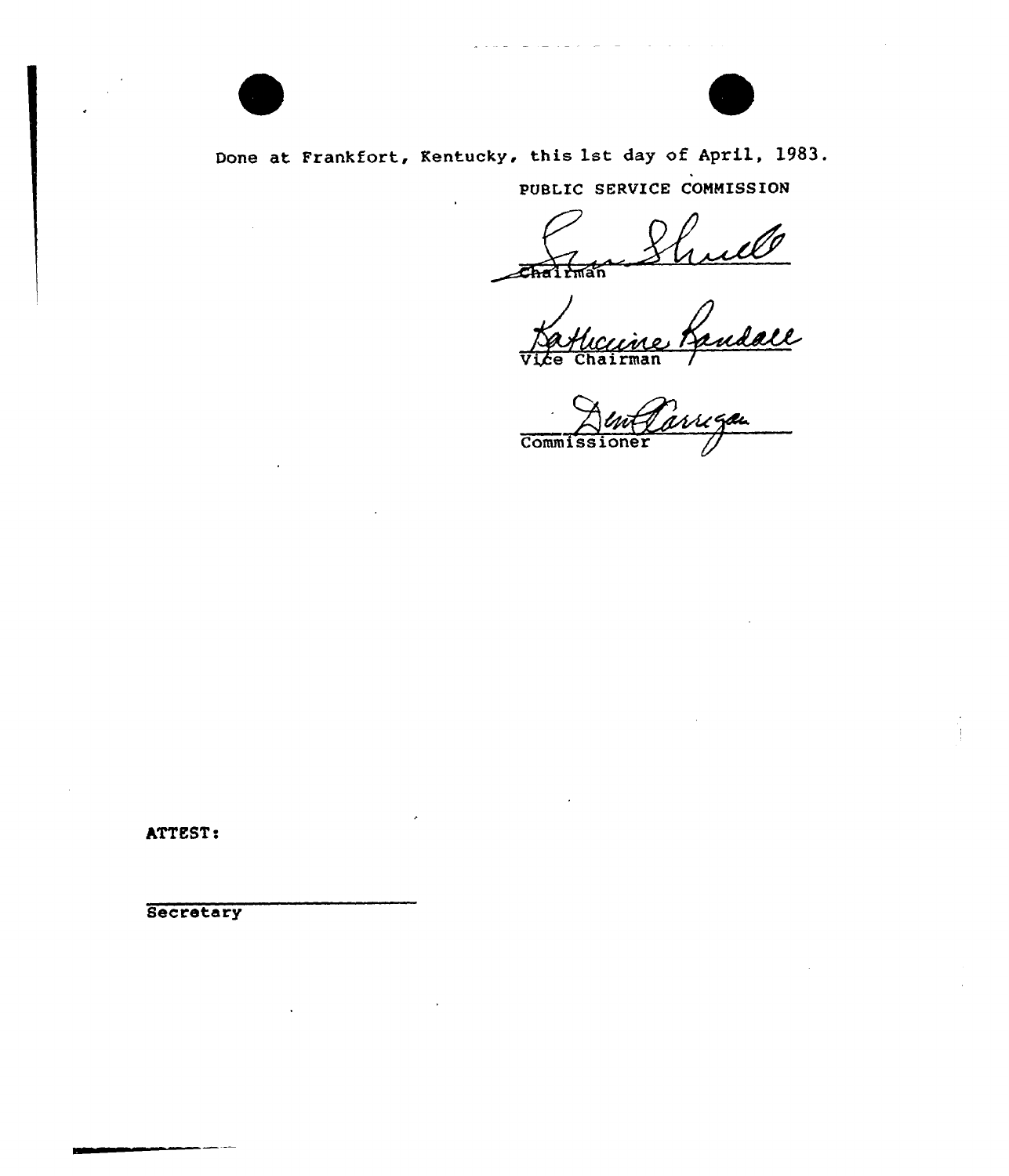

## APPENDIX

# APPENDIX TO AN ORDER OF THE KENTUCKY PUBLIC SERVICE COMMISSION IN CASE NO. 8706 DATED APRIL 1, 1983

The following rates and charges are prescribed for the customers in the area served by Big Sandy Rural Electric Cooperative Corporation All other rates and charges not specifically mentioned herein shall remain the same as those in effect under authority of this Commission prior to the date of this Order.

### SCHEDULE A-1 FARM AND HOME\*

#### Rates:

|               |  | Customer Charge per delivery point |  | \$5.00           | Pér Month |
|---------------|--|------------------------------------|--|------------------|-----------|
| Energy Charge |  |                                    |  | $.05635$ Per KWH |           |

### SCHEDULE A-2 COMMERCIAL AND SMALL POVER+

#### Rates:

Customer Chaxge per delivery point Energy Charge \$10.00 Per Month .05892 Per FMH

### SCHEDULE LP LARGE POVER SERVICE\*

#### Rates:

Demand Charge:  $\frac{6}{4}$ .96 per KW of Billing Demand

Energy Charge:  $$.04265$  Per KWH

Customer Charge per delivery point \$50.00 Per Month